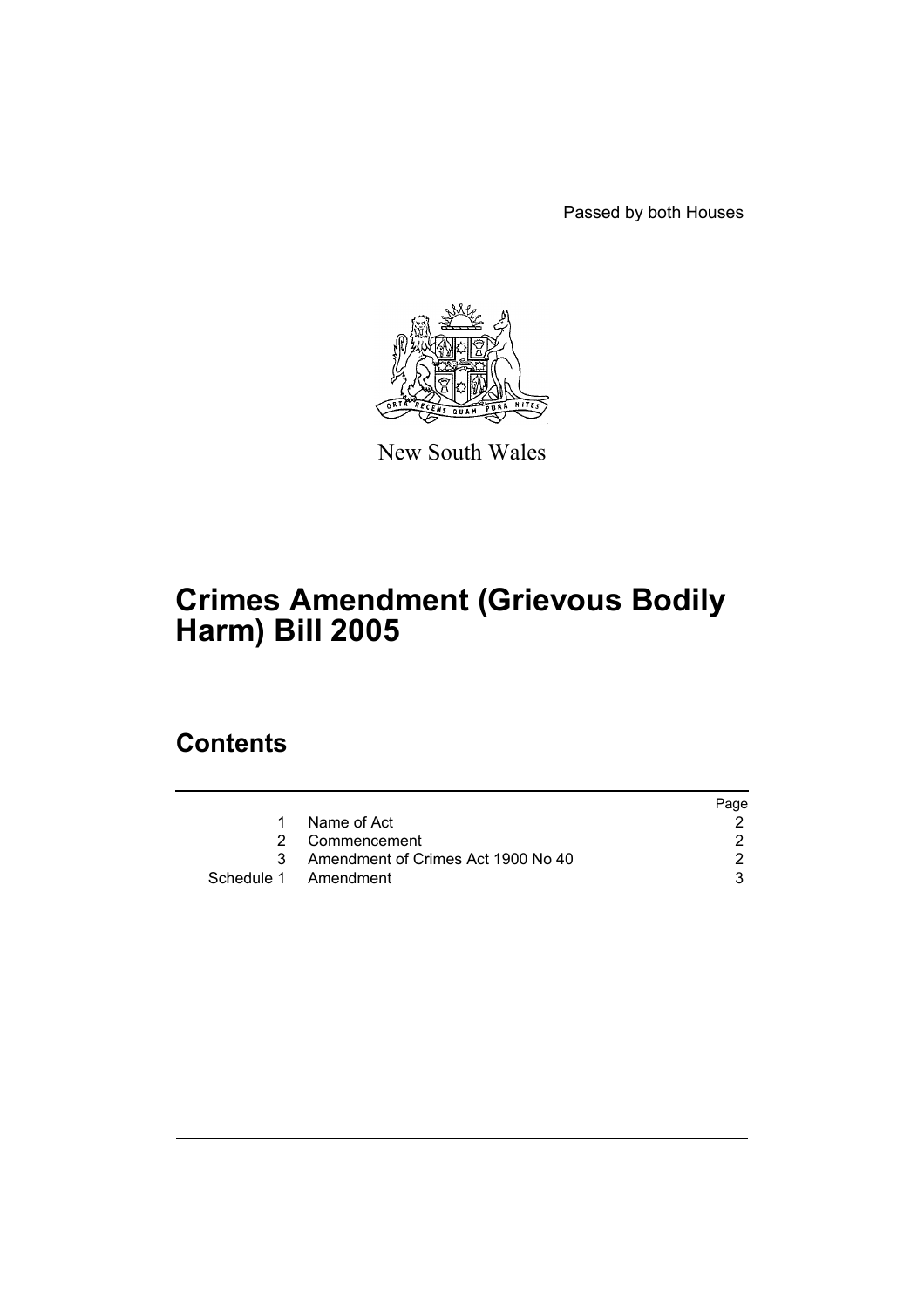*I certify that this PUBLIC BILL, which originated in the LEGISLATIVE ASSEMBLY, has finally passed the LEGISLATIVE COUNCIL and the LEGISLATIVE ASSEMBLY of NEW SOUTH WALES.*

> *Clerk of the Legislative Assembly. Legislative Assembly, Sydney, , 2005*



New South Wales

## **Crimes Amendment (Grievous Bodily Harm) Bill 2005**

Act No , 2005

An Act to amend the *Crimes Act 1900* to ensure that offences under that Act relating to the infliction of grievous bodily harm extend to the destruction of the foetus of a pregnant woman (other than in the course of a medical procedure).

*I have examined this Bill, and find it to correspond in all respects with the Bill as finally passed by both Houses.*

*Chairman of Committees of the Legislative Assembly.*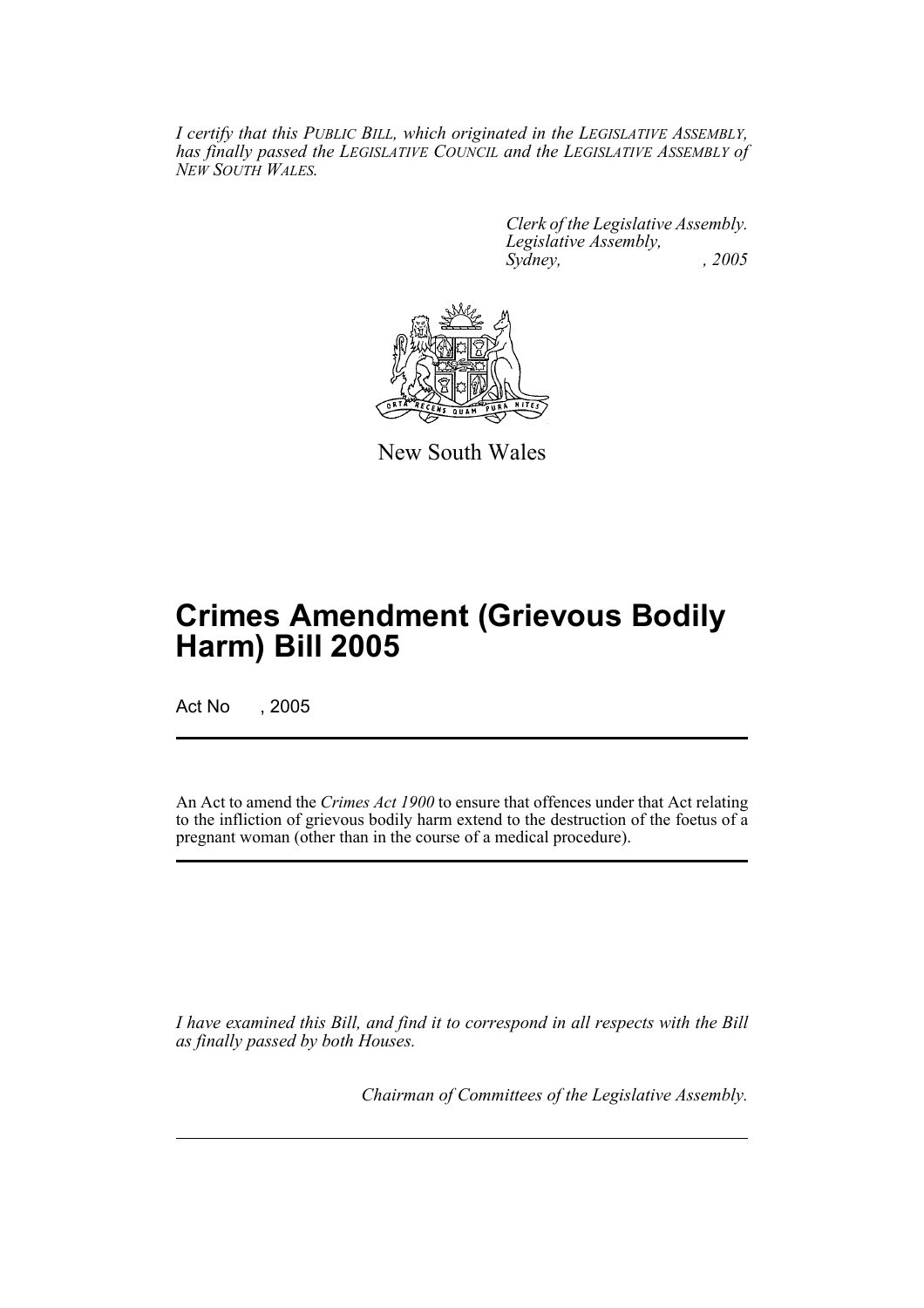#### **The Legislature of New South Wales enacts:**

#### **1 Name of Act**

This Act is the *Crimes Amendment (Grievous Bodily Harm) Act 2005*.

#### **2 Commencement**

This Act commences on the date of assent.

#### **3 Amendment of Crimes Act 1900 No 40**

The *Crimes Act 1900* is amended as set out in Schedule 1.